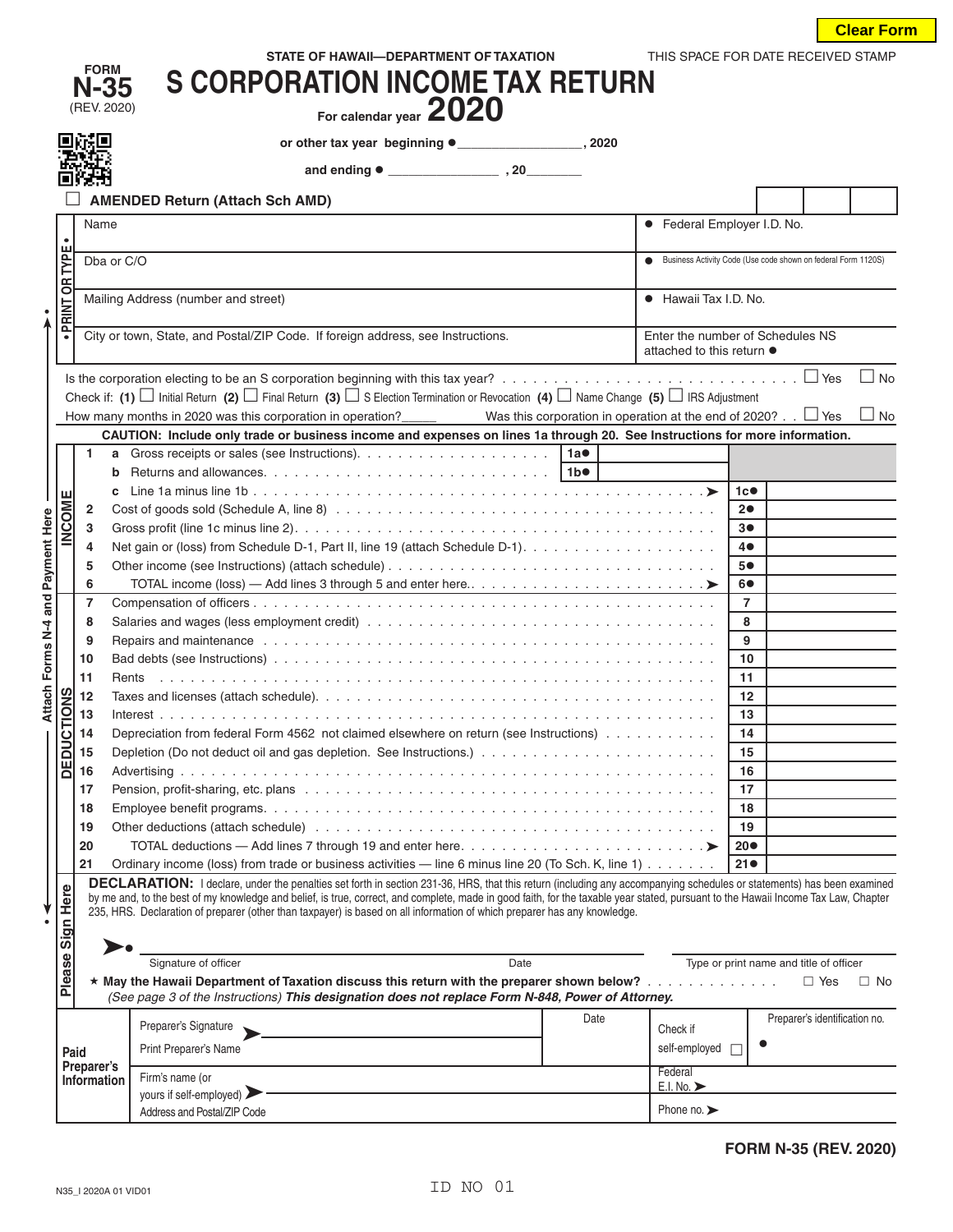**Name as shown on return Federal Employer Identification Number** 

| LЭ.<br>ı  |
|-----------|
| ÷<br>L    |
| - 1<br>Œ, |

|                 | 22                                                            | Excess net passive income tax (attach schedule(s))<br>a                                                                                                                                                                        | 22a                                                                              |                 |
|-----------------|---------------------------------------------------------------|--------------------------------------------------------------------------------------------------------------------------------------------------------------------------------------------------------------------------------|----------------------------------------------------------------------------------|-----------------|
|                 |                                                               | b                                                                                                                                                                                                                              | 22b                                                                              |                 |
|                 |                                                               | Number of N-4's attached ● _____________Taxes withheld on attached N-4's<br>c                                                                                                                                                  | <b>22c●</b>                                                                      |                 |
|                 |                                                               | d                                                                                                                                                                                                                              | 22d                                                                              |                 |
|                 |                                                               | е                                                                                                                                                                                                                              | 22e <sup>®</sup>                                                                 |                 |
| <b>PAYMENTS</b> |                                                               | f                                                                                                                                                                                                                              |                                                                                  | 22f             |
|                 | 23                                                            | a                                                                                                                                                                                                                              | 23a                                                                              |                 |
|                 |                                                               | b                                                                                                                                                                                                                              | 23b                                                                              |                 |
| ઌ               |                                                               | c                                                                                                                                                                                                                              | 23c                                                                              |                 |
|                 |                                                               |                                                                                                                                                                                                                                |                                                                                  | 23d             |
| TAX             | 24                                                            | Estimated tax penalty. (see Instructions) Check if Form N-220 is attached $\blacktriangleright\blacktriangleright\blacktriangleleft\Box$                                                                                       |                                                                                  | $24\bullet$     |
|                 | 25                                                            | OVERPAYMENT (If line 23d is larger than the total of lines 22f and 24), enter AMOUNT OVERPAID.                                                                                                                                 |                                                                                  | 25 <sub>•</sub> |
|                 | 26                                                            | Enter amount of line 25 you want Credited to 2021 estimated tax > 26a \$ <sup>o</sup>                                                                                                                                          |                                                                                  | 26b             |
|                 | 27                                                            | TAX DUE (If the total of lines 22f and 24 is larger than line 23d) enter the amount due                                                                                                                                        |                                                                                  | 27 <sub>•</sub> |
|                 | 28                                                            |                                                                                                                                                                                                                                |                                                                                  | 28●             |
|                 |                                                               |                                                                                                                                                                                                                                |                                                                                  | 29              |
|                 | <b>DREADER</b><br><b>RETURN</b><br><b>RETURN</b><br><b>30</b> |                                                                                                                                                                                                                                |                                                                                  | 30              |
|                 |                                                               | <b>Cost of Goods Sold (See Instructions for Schedule A)</b><br><b>Schedule A</b>                                                                                                                                               |                                                                                  |                 |
|                 |                                                               |                                                                                                                                                                                                                                |                                                                                  |                 |
|                 | 1                                                             |                                                                                                                                                                                                                                |                                                                                  | $\mathbf{1}$    |
|                 | $\mathbf{2}$                                                  |                                                                                                                                                                                                                                |                                                                                  | $\overline{2}$  |
|                 | 3                                                             |                                                                                                                                                                                                                                |                                                                                  | 3               |
|                 | 4                                                             | Additional IRC section 263A costs (see federal Instructions and attach a schedule)                                                                                                                                             |                                                                                  | 4               |
|                 | 5                                                             |                                                                                                                                                                                                                                |                                                                                  | 5               |
|                 | 6                                                             |                                                                                                                                                                                                                                |                                                                                  | 6               |
|                 | 7                                                             |                                                                                                                                                                                                                                |                                                                                  | $\overline{7}$  |
|                 | 8                                                             |                                                                                                                                                                                                                                |                                                                                  | 8               |
|                 | 9                                                             | a Check all methods used for valuing closing inventory:                                                                                                                                                                        |                                                                                  |                 |
|                 |                                                               | $\Box$ Cost as described in Treasury Regulations section 1.471-3.<br>(i)                                                                                                                                                       |                                                                                  |                 |
|                 |                                                               | $\Box$ Lower of cost or market as described in Treasury Regulations section 1.471-4 (see Instructions)<br>(ii)                                                                                                                 |                                                                                  |                 |
|                 |                                                               | (iii)                                                                                                                                                                                                                          |                                                                                  |                 |
|                 |                                                               | b                                                                                                                                                                                                                              |                                                                                  |                 |
|                 |                                                               | Check if the LIFO inventory method was adopted this tax year for any goods (if checked, attach federal Form 970) $\ldots \ldots \ldots \ldots$<br>c                                                                            |                                                                                  |                 |
|                 |                                                               | If the LIFO inventory method was used for this tax year, enter percentage (or amounts) of<br>d                                                                                                                                 |                                                                                  |                 |
|                 |                                                               | closing inventory computed under LIFO by and account of the content of the content of the content of the content of the content of the content of the content of the content of the content of the content of the content of t |                                                                                  | 9d              |
|                 |                                                               | Do the rules of section 263A (with respect to property produced or acquired for resale) apply to the corporation? $\Box$ Yes                                                                                                   |                                                                                  | $\Box$ No       |
|                 |                                                               | Was there any change in determining quantities, cost or valuations between opening and closing inventory? $\Box$ Yes                                                                                                           |                                                                                  | $\Box$ No       |
|                 |                                                               | If "Yes," attach explanation.                                                                                                                                                                                                  |                                                                                  |                 |
|                 |                                                               | <b>Schedule B</b><br><b>Other Information</b>                                                                                                                                                                                  |                                                                                  |                 |
|                 | 1                                                             | Check method of accounting: $a \Box$ Cash<br><b>b</b> $\Box$ Accrual <b>c</b> $\Box$ Other (specify) $\triangleright$                                                                                                          |                                                                                  |                 |
|                 | $\overline{2}$                                                |                                                                                                                                                                                                                                |                                                                                  |                 |
|                 |                                                               |                                                                                                                                                                                                                                | d Date of federal election as an S corporation _________________________________ |                 |
|                 | 3                                                             | Refer to the listing of Business Activity Codes at the end of the federal Instructions for Form 1120S and state your principal:                                                                                                |                                                                                  |                 |
|                 |                                                               |                                                                                                                                                                                                                                |                                                                                  |                 |
|                 | 4                                                             | Did the corporation at the end of the tax year own, directly or indirectly, 50% or more of the voting stock of a domestic                                                                                                      |                                                                                  |                 |
|                 |                                                               | corporation? (For rules of attribution, see IRC section 267(c).) If "Yes" attach a schedule showing: (a) name, address                                                                                                         |                                                                                  |                 |
|                 |                                                               |                                                                                                                                                                                                                                |                                                                                  | $\Box$ No       |
|                 |                                                               |                                                                                                                                                                                                                                |                                                                                  |                 |
|                 | 5                                                             | Enter the number of shareholders in the corporation at the end of the tax year who are:                                                                                                                                        |                                                                                  |                 |
|                 |                                                               | residents of Hawaii ___________________________<br>nonresidents of Hawaii                                                                                                                                                      |                                                                                  |                 |
|                 | 6                                                             | Did the corporation derive income from sources outside Hawaii which is not includable in the Hawaii return? $\Box$ Yes                                                                                                         |                                                                                  | $\Box$ No       |
|                 | 7                                                             | If the corporation: (1) was a C corporation before it elected to be an S corporation or the corporation acquired an asset with a basis                                                                                         |                                                                                  |                 |
|                 |                                                               | determined by reference to its basis (or the basis of any other property) in the hands of a C corporation, and (2) has net unrealized built-in gain                                                                            |                                                                                  |                 |
|                 |                                                               | (defined by IRC section 1374(d)(1)) in excess of the net recognized built-in gain from prior years, enter the net unrealized built-in gain reduced                                                                             |                                                                                  |                 |
|                 |                                                               | by net recognized built-in gain from prior years. $\ldots \ldots \ldots \ldots \ldots$ \$                                                                                                                                      |                                                                                  |                 |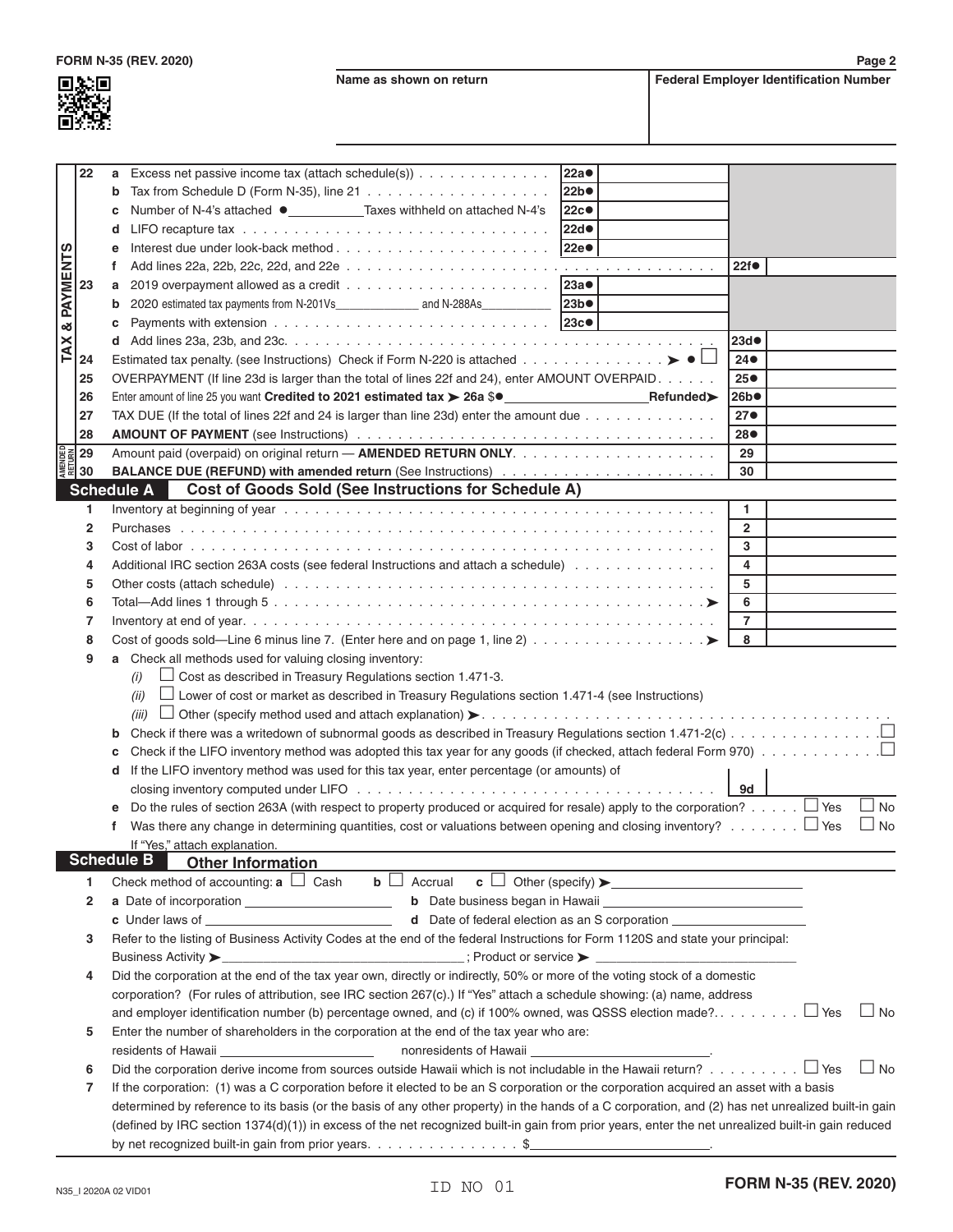

**Page 3**

|                        |              | <b>Schedule K</b> | <b>Shareholders' Pro Rata Share Items</b>                                                             | b. Attributable<br>to Hawaii |                 | c. Attributable<br><b>Elsewhere</b> |
|------------------------|--------------|-------------------|-------------------------------------------------------------------------------------------------------|------------------------------|-----------------|-------------------------------------|
| Income (Losses)        | $\mathbf{1}$ |                   | Ordinary income (loss) from trade or business activities (page 1, line 21).                           |                              | -1              |                                     |
|                        | $\mathbf{2}$ |                   | Net income (loss) from rental real estate activities (attach federal Form 8825)                       |                              | $\mathbf{2}$    |                                     |
|                        |              |                   |                                                                                                       |                              | За              |                                     |
|                        |              |                   | <b>b</b> Expenses from other rental activities (attach schedule)                                      |                              | 3b              |                                     |
|                        |              |                   | c Net income (loss) from other rental activities. Line 3a minus line 3b.                              |                              | 3c              |                                     |
|                        | 4            |                   |                                                                                                       |                              | 4               |                                     |
|                        | 5            |                   |                                                                                                       |                              | 5               |                                     |
|                        | 6            |                   |                                                                                                       |                              | 6               |                                     |
|                        | 7            |                   | Net short-term capital gain (loss) (Schedule D (Form N-35))                                           |                              | 7               |                                     |
|                        | 8            |                   | Net long-term capital gain (loss) (Schedule D (Form N-35))                                            |                              | 8               |                                     |
|                        | 9            |                   | Net gain (loss) under IRC section 1231 (attach Schedule D-1)                                          |                              | 9               |                                     |
|                        | 10           |                   |                                                                                                       |                              | 10              |                                     |
| <b>Deductions</b>      | 11           |                   |                                                                                                       |                              | 11              |                                     |
|                        | 12           |                   | IRC section 179 expense deduction (attach federal Form 4562).                                         |                              | 12              |                                     |
|                        | 13           |                   | Deductions related to portfolio income (loss) (attach schedule)                                       |                              | 13              |                                     |
|                        | 14           |                   |                                                                                                       |                              | 14              |                                     |
|                        |              |                   | 15 a Interest expense on investment debts paid or accrued in 2020                                     |                              | 15a             |                                     |
| Investment<br>Interest |              |                   | <b>b</b> (1) Investment income included on lines 4, 5, and 6, above $\ldots \ldots \ldots \ldots$     |                              | 15b(1)          |                                     |
|                        |              |                   | (2) Investment expenses included on line 13, above.                                                   |                              | 15b(2)          |                                     |
|                        |              |                   | 16 a Fuel Tax Credit for Commercial Fishers (attach Form N-163)                                       |                              | 16a             |                                     |
|                        |              |                   | <b>b</b> Total cost of property qualifying for the Capital Goods Excise Tax Credit (See Instructions) |                              | 16b             |                                     |
|                        |              |                   | c Amounts needed to claim the Enterprise Zone Tax Credit (attach Form N-756)                          | See Instructions             | 16c             |                                     |
|                        |              |                   | d Hawaii Low-Income Housing Tax Credit (attach Form N-586)                                            |                              | 16d             |                                     |
|                        |              |                   | e Credit for Employment of Vocational Rehabilitation Referrals (attach Form N-884)                    |                              | <b>16e</b>      |                                     |
|                        |              |                   | f Motion Picture, Digital Media, and Film Production Income Tax Credit (attach Form N-340)            |                              | 16f             |                                     |
|                        | g            |                   | Credit for School Repair and Maintenance (attach Form N-330).                                         |                              | 16q             |                                     |
|                        |              |                   | h Renewable Energy Technologies Income Tax Credit (attach Form N-342).                                |                              | 16h             |                                     |
|                        | L            |                   | Important Agricultural Land Qualified Agricultural Cost Tax Credit (attach Form N-344).               |                              | 16i             |                                     |
| Credits                |              |                   | Tax Credit for Research Activities (attach Form N-346)                                                |                              | 16i             |                                     |
|                        |              |                   | k Capital Infrastructure Tax Credit (attach Form N-348)                                               |                              | 16k             |                                     |
|                        |              |                   | I Cesspool Upgrade, Conversion or Connection Income Tax Credit (attach Form N-350)                    |                              | 16I             |                                     |
|                        |              |                   | m Renewable Fuels Production Tax Credit (attach Form N-352)                                           |                              | 16m             |                                     |
|                        |              |                   | n Organic Foods Production Tax Credit (attach Form N-354)                                             |                              | 16 <sub>n</sub> |                                     |
|                        |              |                   | o Historic Preservation Income Tax Credit (attach Form N-325)                                         |                              | <b>16o</b>      |                                     |
|                        |              |                   | p Hawaii income tax withheld on Forms N-288A (See Instructions)                                       |                              | 16p             |                                     |
|                        |              |                   | <b>q</b> Total Hawaii income tax withheld on Forms N-4 $\dots$                                        |                              | 16a             |                                     |
|                        |              |                   | r Net income tax paid by the S corporation to states which do not recognize the                       |                              |                 |                                     |
|                        |              |                   |                                                                                                       |                              | 16r             |                                     |
|                        |              |                   | (Attach a separate schedule if more space is needed for any item.)                                    |                              |                 |                                     |
|                        | 17           |                   | Total property distributions (including cash) other than dividend distributions                       |                              |                 |                                     |
|                        |              |                   | reported on line 22, below. Date of Distribution _______________________________                      |                              | 17              |                                     |
|                        | 18           |                   |                                                                                                       |                              | 18              |                                     |
|                        | 19           |                   | Other tax exempt income. $\ldots$ . $\ldots$ . $\ldots$ . $\ldots$ . $\ldots$ . $\ldots$ . $\ldots$   |                              | 19              |                                     |
|                        | 20           |                   |                                                                                                       |                              | 20              |                                     |
| Other Items            | 21           |                   | Other items and amounts not included on lines 1 through 20, above, that are                           |                              |                 |                                     |
|                        |              |                   | required to be reported separately to shareholders (attach schedule).                                 |                              | 21              |                                     |
|                        | 22           |                   | Total dividend distributions paid from accumulated earnings and profits.                              |                              | 22              |                                     |
|                        | 23           |                   | Income (loss) — Combine lines 1 through 10. From the result, subtract the sum                         |                              |                 |                                     |
|                        |              |                   |                                                                                                       |                              | 23              |                                     |
|                        | 24           |                   | Corporate adjustments to income attributable to Hawaii (attach schedule)                              |                              | 24              |                                     |
|                        | 25           |                   |                                                                                                       |                              | 25              |                                     |